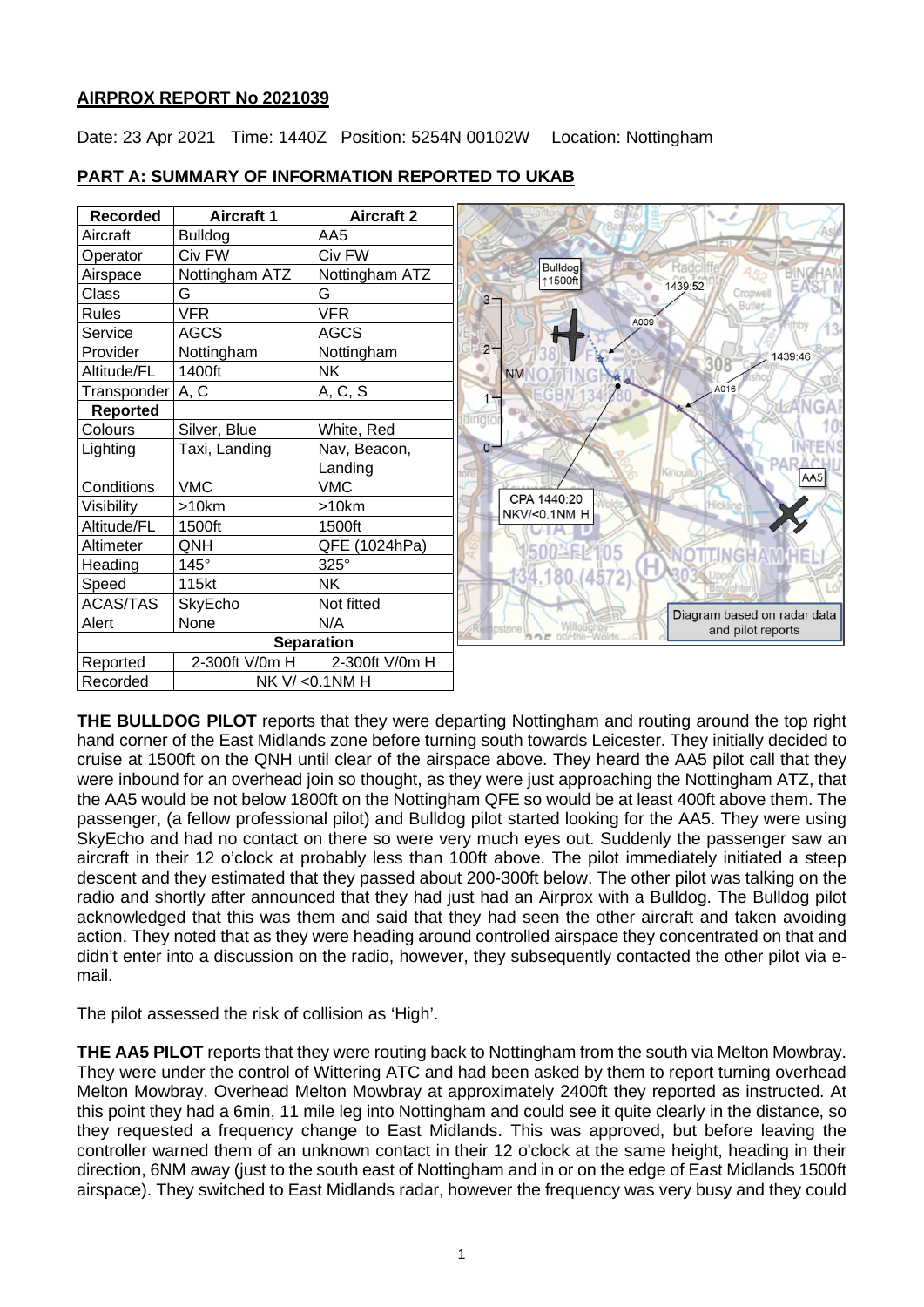not get in. They then squawked 4572, the listening squawk, and waited to get in. The main reason for not getting in was that the controller was trying to sort out someone who had infringed the airspace on the way to Leicester and was asking them to leave immediately. The intended track would take them through the 1500ft airspace of East Midlands, but as they had not been able to establish contact with East Midlands and get a zone transit, they decided to descend to 1400ft to avoid entering East Midlands airspace. With the knowledge of an unknown aircraft heading for them, presumably descending to clear infringed airspace, they also decided to alter course slightly to the east to completely avoid the 1500ft airspace. They were mindful that Langar was active with parachute drops which narrowed their corridor slightly. By now Nottingham was approaching rapidly so they radioed them for joining instructions, they were at 1500ft. As they had established that RW09 was in use, and that the circuit was not busy, they announced that they would descend deadside and join crosswind RW09. There was no point or intention to climb back up to 2000ft for an overhead join, and at no point did they announce this as their intention. Whilst all of this was happening the pilot and fellow pilot passenger were keeping a good lookout for the contact that they had been told was heading towards them. As the pilot announced the deadside descent they spotted an aircraft, approximately 200ft below, passing slightly right to left underneath their aircraft, the colour of which blended into the ground below. They could see that the other aircraft had taken a rapid descent and so avoiding action was not necessary. They mentioned a possible Airprox on the radio, to which the reply came that they had seen the AA5. A fellow pilot based at Nottingham landed shortly afterwards and said they also spotted the plane coming towards them and gave it a wide berth. The pilot wondered whether the Bulldog pilot was unaware of the airspace restrictions surrounding Nottingham.

The pilot assessed the risk of collision as 'Low'.

**THE NOTTINGHAM AGO** reports that they didn't see the incident as they were occupied with other tasks. They were using RW09 and recalled that they heard the Bulldog pilot tell the AA5 pilot that they had had an Airprox. The AA5 was inbound but the AGO could not recall the position in the circuit.

### **Factual Background**

The weather at East Midlands was recorded as follows:

METAR EGNX 231420Z 11010KT 060V160 CAVOK 17/M01 Q1027

### **Analysis and Investigation**

#### **UKAB Secretariat**

Although neither pilot was receiving a radar service at the time, the incident could be seen on the NATS radars. At Figure 1, the AA5 could be seen displaying a Wittering squawk and was indicating 2000ft. An unknown aircraft was 6NM on a reciprocal heading, indicating 2100ft and was likely to be the subject of the Traffic Information given to the AA5 pilot prior to leaving the Wittering frequency.

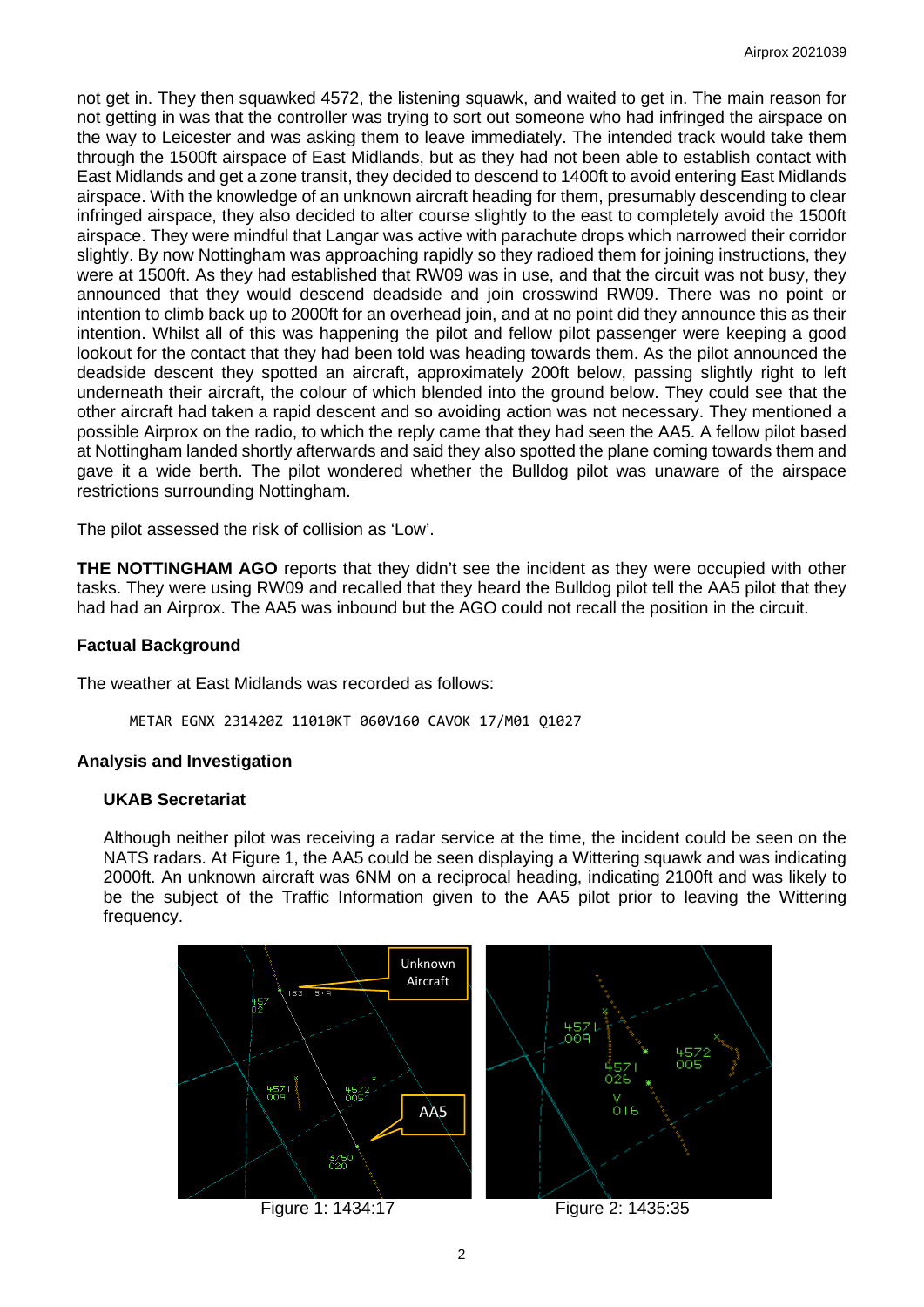The AA5 squawked changed to 7000, indicating that the pilot had changed to their en-route frequency and descended to 1600ft. The unknown traffic climbed to 2600ft (Figure 2) and the two aircraft crossed shortly afterwards.

As the AA5 transited closer to Nottingham, the squawk disappeared from radar and only the primary contact was visible with the last Mode C indicating 1600ft. At 1439:55 (Figure 3) a radar contact could be seen in the vicinity of Nottingham at 900ft this was likely to be the Bulldog climbing out, but without Mode S this could not be confirmed. The radar tracks were then subject to 'jitter' as the two aircraft approached, particularly the primary only contact of the AA5. The single source Clee Hill radar showed the two aircraft at around 0.3NM apart with no Mode C on the AA5, after which the AA5 disappeared from radar (Figure 5), reappearing at 1440:27 (Figure 6) after the two aircraft had crossed. The veracity of the Mode C on this radar screenshot could not be confirmed because of the radar jitter.





Figure 5: 1440:17 Figure 6:1440:27

The Bulldog and AA5 pilots shared an equal responsibility for collision avoidance and not to operate in such proximity to other aircraft as to create a collision hazard. [1](#page-2-0) If the incident geometry is considered as head-on or nearly so then both pilots were required to turn to the right. [2](#page-2-1) An aircraft operated on or in the vicinity of an aerodrome shall conform with or avoid the pattern of traffic formed by other aircraft in operation.<sup>[3](#page-2-2)</sup>

<span id="page-2-0"></span>

<sup>&</sup>lt;sup>1</sup> (UK) SERA.3205 Proximity.<br><sup>2</sup> (UK) SERA.3210 Right-of-way (c)(1) Approaching head-on.

<span id="page-2-2"></span><span id="page-2-1"></span><sup>&</sup>lt;sup>3</sup> (UK) SERA.3225 Operation on and in the Vicinity of an Aerodrome.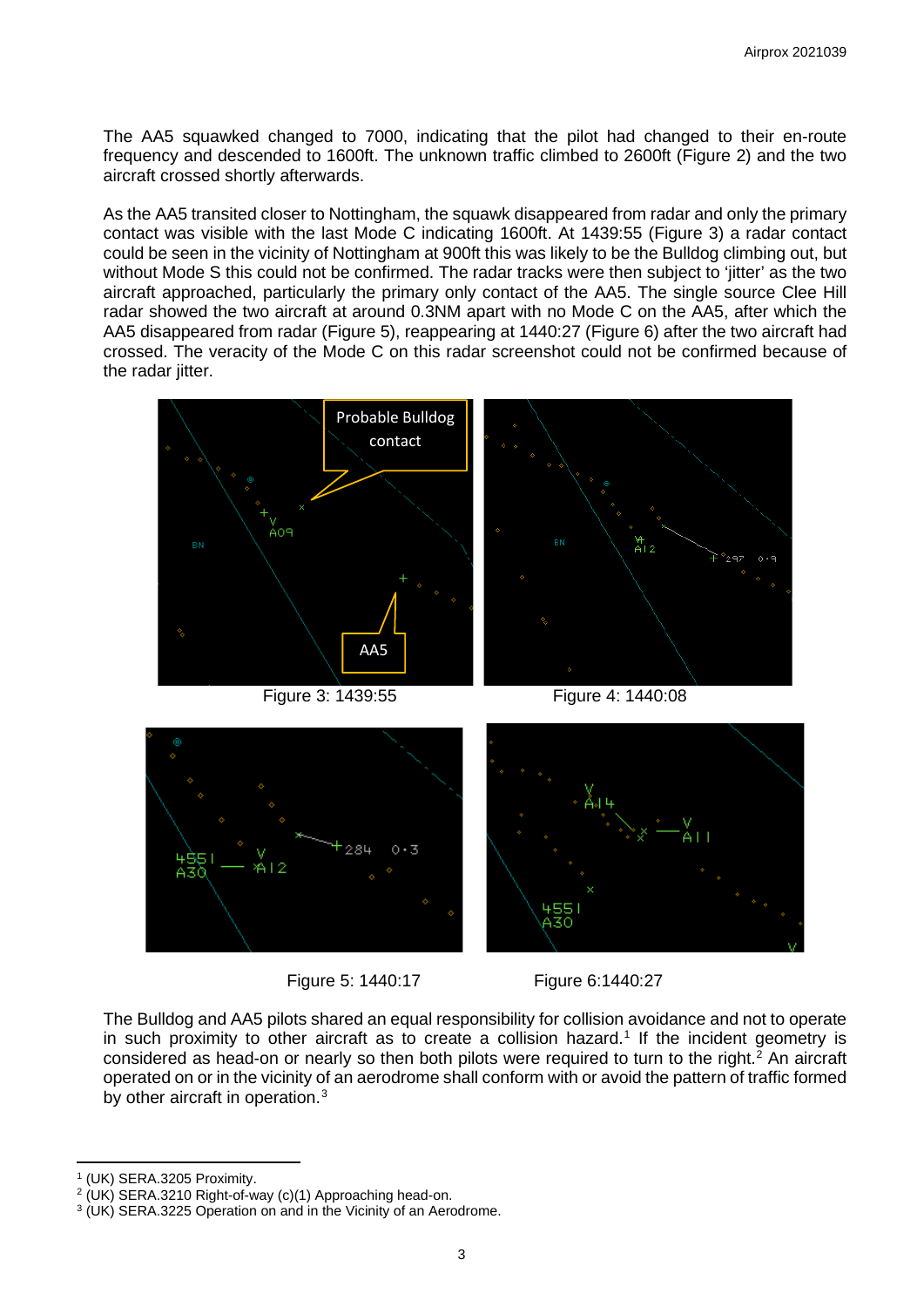# **Summary**

An Airprox was reported when a Bulldog and an AA5 flew into proximity 3NM southeast of Nottingham at 1440Z on Friday 23rd April 2021. Both pilots were operating under VFR in VMC and both were in receipt of an AGCS from Nottingham.

### **PART B: SUMMARY OF THE BOARD'S DISCUSSIONS**

Information available consisted of reports from both pilots, radar photographs/video recordings and a report from the AGO involved. Relevant contributory factors mentioned during the Board's discussions are highlighted within the text in bold, with the numbers referring to the Contributory Factors table displayed in Part C.

Due to the exceptional circumstances presented by the coronavirus pandemic, this incident was assessed as part of a 'virtual' UK Airprox Board meeting where members provided a combination of written contributions and dial-in/VTC comments.

The Board first looked at the actions of the Bulldog pilot, they were departing from Nottingham and heard the AA5 pilot call to join, but expected it to join via the overhead, when in fact it was joining for a deadside descent. The SkyEcho in the Bulldog did not alert to the AA5, and the Board were not sure whether this was down to the AA5's transponder or whether it was general aerial obscuration (**CF2**), but it further weakened the situational awareness of the Bulldog pilot (**CF1**) and members noted that it proved that the technology was not infallible and emphasised the continued need for good look-out. Although the pilot saw the AA5 late, they did manage to take effective avoiding action by descending, increasing the vertical separation (**CF3**).

The AA5 pilot had had to alter their plan to join Nottingham due to the difficulties in contacting East Midlands for clearance through their airspace, consequently they approached at a lower altitude than necessary for an overhead join. Without an RT recording, the Board did not know exactly what was said on the joining call, but members noted that it was always worth reiterating the height if joining at an unusual altitude, not least to cue other pilots where to look. Although the pilot was looking out for traffic that had been previously called to them (and had already passed by) they had no specific situational awareness that the Bulldog was departing the circuit and would be a threat (**CF1**) and members thought it was likely that the Bulldog was beneath the nose of the aircraft as they approached, consequently did not see it until the other pilot had already begun the avoiding action (**CF3**). Members noted that for that reason it was always a good idea to include some clearing turns when flying on a continuous heading for some time.

The role of the AGO was briefly discussed, and whilst no criticism was levelled here, some flying members commented that the level of service was variable at airfields around the country, with some having a dedicated AGO passing Traffic Information to everyone and others where only the bare minimum was provided. They noted that this could make it difficult if pilots were used to operating at a unit which normally received an excellent service, but highlighted that if in doubt as to the position of other circuit traffic a call to either the AGO, or the other pilot, was always a better alternative than pressing on and hoping for the best.

Finally, the Board assessed the risk of collision. Some members thought that the description of the avoiding action taken by the Bulldog pilot, with the late sighting and the steep descent, meant that the incident had been risk bearing. However, others countered that the avoiding action, whilst later than desirable, had been effective in eliminating the risk of collision and that the description of the separation by both pilots, at 2-300ft was sufficient to assess this as safety degraded. The latter view prevailed and the Airprox was assessed as Risk Category C.